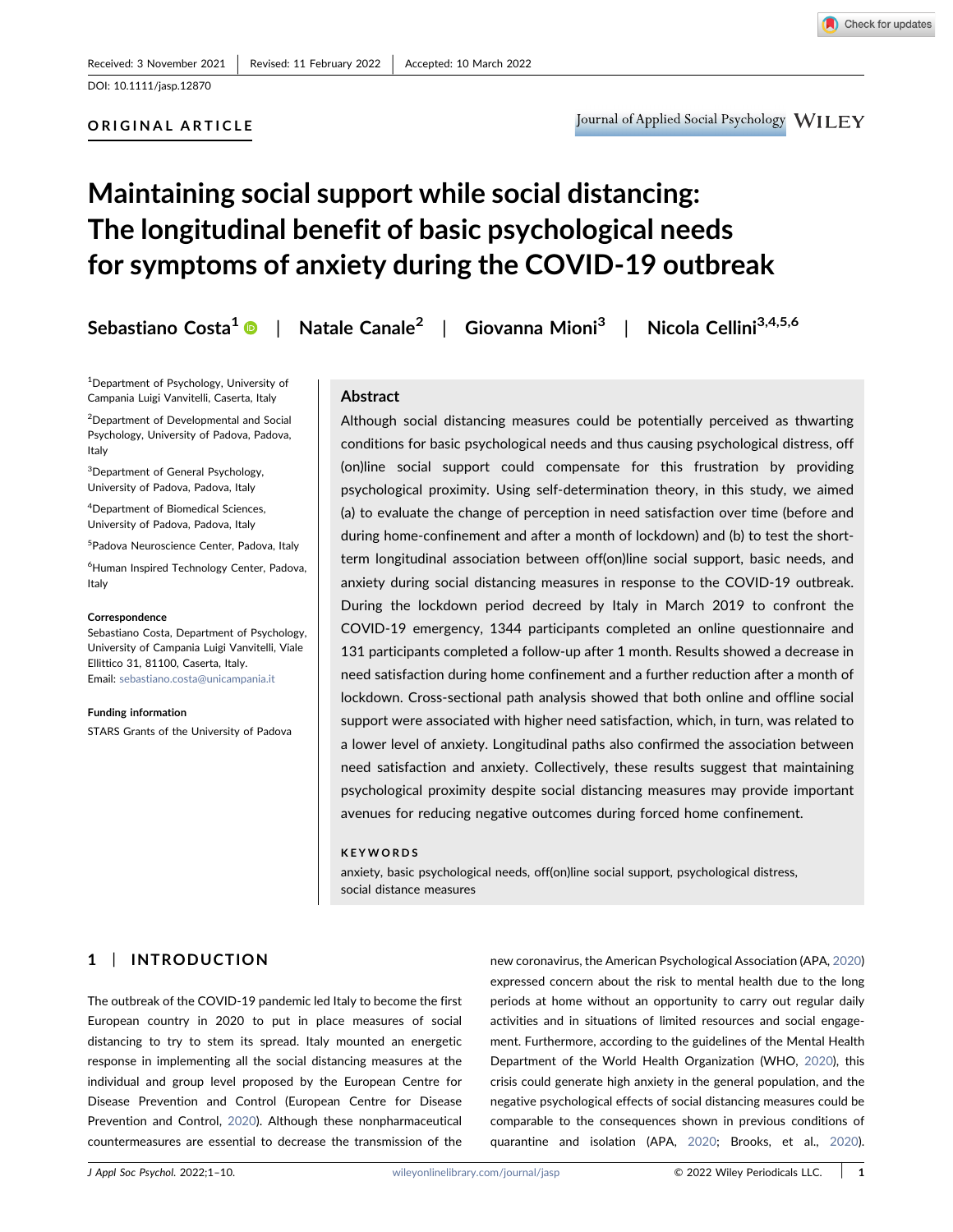$\rm WILEY$ –Journal of Applied Social Psychology $\rm WILEY$ –Journal of Applied Social Psychology $\rm WILEY$ –Journal of Applied Social Psychology $\rm WIEY$ 

As COVID‐19 was relatively novel and unexplored, its rapid transmission, the higher mortality rate in comparison to other coronaviruses, and concerns about the future could be causes of anxiety (Banerjee, 2020). The most recent systematic review and meta‐analysis of mental health in the general population during the COVID‐19 pandemic revealed that anxiety was prevalent in the population (Salari et al., 2020). Symptoms of anxiety may be appropriate reactions to the COVID‐19 lockdown circumstances, but over time (or with increased intensity), they may become maladaptive and impair functioning (Razai et al., 2020). Considering that an abnormal level of anxiety weakens the body's immune system and consequently increases the risk of contracting viruses (WHO, 2020), it is important to know which factors can mitigate symptoms of anxiety in people who experience challenging situations such as home confinement during a pandemic.

From the perspective of self‐determination theory (SDT; Ryan & Deci, 2017), although obligations and rules can also be perceived as autonomous if they are in line with personal values (Ryan & Deci, 2017), the worldwide COVID-19 crisis and the home confinement measures could be potentially perceived as need-thwarting conditions because they may frustrate the basic psychological needs of autonomy, competence, and relatedness (Vansteenkiste et al., 2020; Vermote et al., 2021). Indeed, the obligation to stay at home could be perceived as a restriction of individual freedom that compromises personal feelings of choice and volition (autonomy frustration). Furthermore, the requirement to avoid close contact with people and the prohibition of recreational events and social gatherings could exacerbate feelings of isolation and loneliness that are typical of the frustrating need for relatedness. Finally, not only could the closure of universities and nonessential work activities cause individuals to experience a lack of effectiveness in interacting with their work or educational environment, but the sudden shift to distance working/learning could also be associated with inadequacy and unpreparedness in dealing with this change (competence frustration).

Overall, a multitude of studies that have applied SDT has shown that satisfaction of these three needs promotes well‐being and reduces the risk of developing distress and maladjustment, including anxiety (Cordeiro et al., 2016; Quested et al., 2011; Ryan & Deci, 2017). Need satisfaction is particularly salient in hostile contextual conditions and can improve individual well‐being in extremely restrictive and unsafe environments (Chen, Van Assche, et al., 2015; Di Domenico & Fournier, 2014; Ryan & Deci, 2017; van der Kaap‐Deeder et al., 2017; Weinstein et al., 2016). Considering that the first lockdown during the COVID‐19 crisis poses threats in several life domains that could increase the risk for developing anxiety (APA, 2020; WHO, 2020) through the frustration of basic psychological needs, a preliminary process might be to examine the relevant factors that promote need satisfaction. SDT has shown that proximal social contexts could act as "need-supportive contexts" (Vansteenkiste & Ryan, 2013) that promote need satisfaction in several environments and domains (e.g., parenting: Costa, Gugliandolo, et al., 2019; school: Li et al., 2018; sport: Mallia et al., 2019; work: Y. Liu et al., 2020). Previous studies (Cho et al., 2020; Tian et al., 2016) have indeed shown that receiving social support helps people feel more connected with those around them (need for relatedness), feel more confident in their skills (need for competence), and feel like more willful agents of their choices (need for autonomy). In these contexts, social support is a crucial resource for positive adaptation, development of inner resources, and promotion of well‐being. Research has shown that positive social support helps reduce anxiety and increase adjustment (Guilaran et al., 2018; Özmete & Pak, 2020). Specifically, considering the restriction caused by social distancing measures, having the assistance of relevant others around during home confinement may be particularly important to stem negative consequences and maintain psychological proximity. For this reason, social support during home confinement could have a strong role to play in the face of this experience. Furthermore, the opportunity to use an online form of social support through calls, video meetings, social media, and messages may compensate for the inability to maintain in‐person social contacts.

The purpose of this study was therefore to evaluate the perception of need satisfaction over time and to replicate a consolidated SDT model (Ryan & Deci, 2017) in a group of Italian participants during social distancing measures in response to the COVID‐19 outbreak. Specifically, our first aim was to estimate the difference in perception of need satisfaction over time (before and during the lockdown period in Italy). To achieve this, we asked participants at T1 (the second week of home confinement) to think about the previous week of home confinement and the period before that (the first week of February before any restrictions in Italy), and those at T2 (the second month of home confinement) to think about the previous month of home confinement. Our second aim was to examine the association between off(on)line social support, need satisfaction, and anxiety during home confinement. Our third aim was to verify the short-term longitudinal associations between off(on)line social support, need satisfaction, and anxiety during home confinement to examine the reciprocity and temporality of the associations. In summary, we hypothesized that (a) the perception of need satisfaction would be reduced from the period before the lockdown to the period during the lockdown, and that need satisfaction would continue to decrease after 1 month of lockdown; (b) off(on)line social support would be positively associated with need satisfaction; (c) need satisfaction would be negatively associated with anxiety; (d) off(on)line social support would have a positive cross‐lagged effect on need satisfaction; and (e) need satisfaction would have a negative cross‐lagged effect on anxiety.

## 2 | METHOD

## 2.1 | Participants

A total of 1344 participants (male = 439; female = 905) with ages ranging between 18 and 35 years ( $M = 23.91$ ,  $SD = 3.59$ ) completed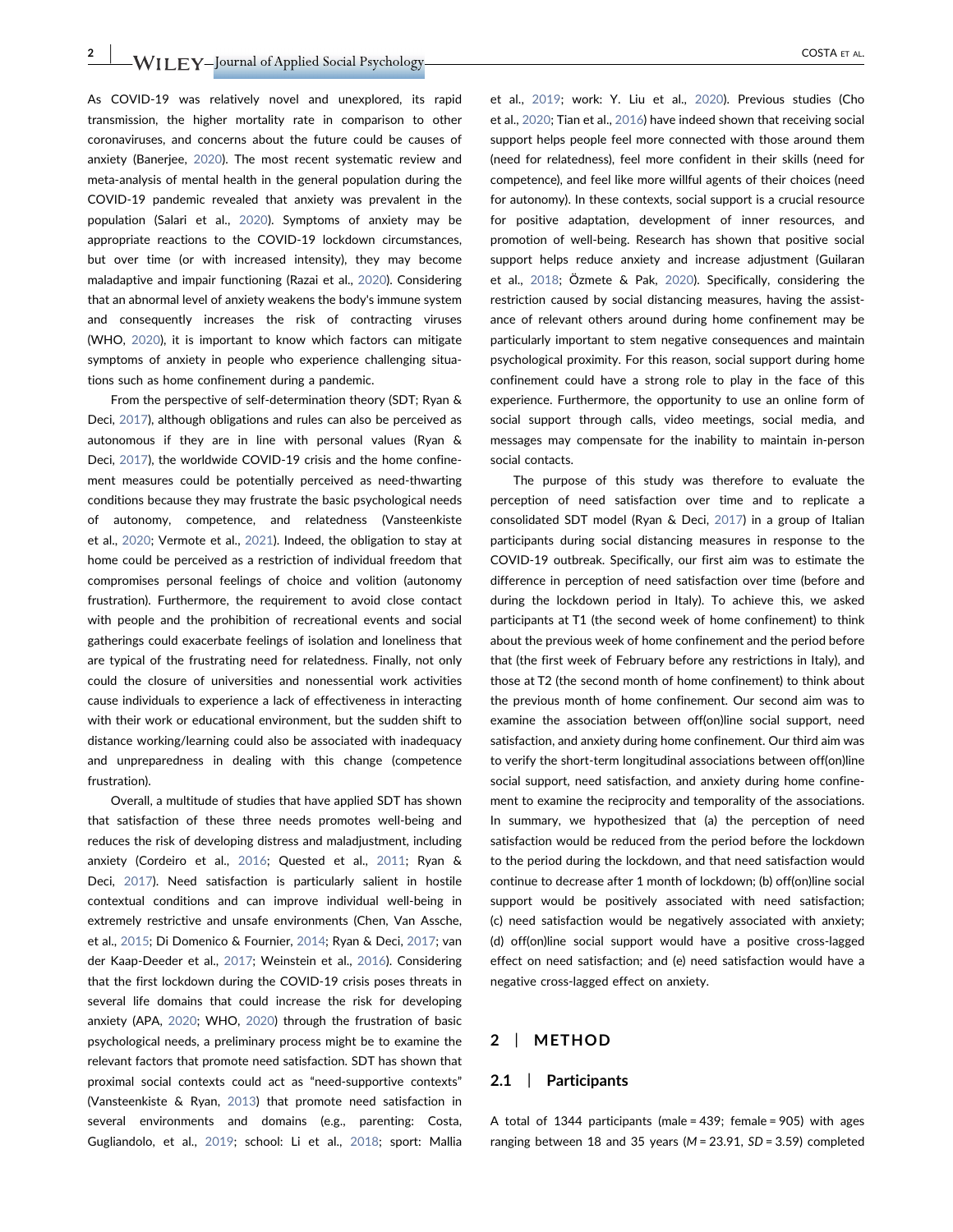the entire questionnaire by meeting the following inclusion/ exclusion criteria: (a) older than 18 but younger than 35 years, (b) living in Italy, and (c) not having received a diagnosis of COVID‐19. Regarding the education of participants, the majority had a high school diploma (49%), 31% a first‐level degree, 13% a second‐level degree, 5% secondary school certification, and 2% a post-degree. Regarding cohabitation status during the lockdown, 77 participants (6%) reported living on their own, 249 (19%) with another person, 353 (26%) with two other people, 426 (32%) with three other people, 165 (12%) with four other people, 49 (4%) with five other people, 10 (1%) with six other people, and 15 (1%) with seven or more people.

After completing the questionnaires, participants were asked to provide their email addresses in case they wished to be involved in a second evaluation; of the 1344 participants, 352 agreed to do so. Of those who agreed, 131 (33 males, 98 females) replied to an email and completed the study follow-up (T2). This group of participants were between 19 and 35 years old ( $M = 23.79$ ,  $SD = 3.22$ ); 41% had a high school diploma, 37% a first‐level degree, 19% a second‐level degree, 1% secondary school certification, and 2% a postdegree. Regarding their cohabitation status during the lockdown, 11 participants (8%) reported living on their own, 31 (24%) with another person, 34 (26%) with two other people, 31 (24%) with three other people, 14 (11%) with four other people, six (5%) with five other people, two (1%) with six other people, and two (1%) with seven or more people.

## 2.2 | Procedure

Participants of this study were recruited through an online questionnaire from March 24 to March 28, 2020, during the lockdown period in March 2020 decreed by Italy due to the COVID‐19 emergency. We adopted a snowball recruiting technique, with the survey advertised throughout social media groups (e.g., Facebook, WhatsApp) and local online messaging boards. At the end of the questionnaire, participants had the opportunity to optionally provide their availability to be contacted for a second administration. T2 was conducted in April 2020, 1 month after the first administration. All participants received information about the study and gave their online consent before starting the survey. At the end of the survey, participants could provide their availability to be contacted for a follow‐up by providing their email address on a separate form not associated with their previous answers that led to an external link. The anonymity of the participants was guaranteed (no personal data or Internet Protocol addresses were collected) and the association between T1 and T2 answers occurred through an anonymous personalized identification code. No compensation was given for participating in the study and the participation was voluntary. The local Ethics Committee of the centre for research and psychological intervention of the University of Messina gave formal approval for this study, including data protection, before the survey. This study was part of a larger research project on the psychological impact of the COVID‐19 outbreak in Italy, and other data not related to the current study have been presented elsewhere (Cellini, et al. 2020).

#### 2.3 | Measures

Questionnaires included in the online survey were selected to prioritize instruments that have been validated and for which published versions exist in Italian. In the survey, conducted using Google Form, we asked participants to think about the previous week (T1 was March 17–23, the second week of lockdown; T2 was April 20–26, the seventh week of lockdown). For T1, we also asked participants to think retrospectively about the satisfaction of their basic psychological needs during the first week of February (before home confinement). The order of the questionnaires was fixed for all participants, and the survey was composed of 182 questions across 11 pages/screens. Participants could review their answers before the submission. Before data collection, a pretest was performed by several colleagues of the authors. The survey was then revised according to their comments. The survey followed the Checklist for Reporting Results of Internet E‐Surveys (CHERRIES; Eysenbach, 2004) and the checklist can be found in Table S1.

Online and offline social support was assessed by using the Italian version of the Offline/Online Social Support Scale (E.S.T. Wang & Wang, 2013, adapted from Leung & Lee, 2005) created by Mazzoni et al. (2016) for their study. Both comprise 11 items addressing the question, "In your online life/offline life if you need it, how often do you have it available?" (questions were based on the previous week for the aim of the present study). The answer is given by selecting one among four points. Both scales are reliable: Cronbach's  $\alpha$  at T1 was 0.95 (95% confidence interval [CI]: [0.95, 0.96]) for offline social support and 0.95 (95% CI: [0.95, 0.96]) for online social support; at T2, it was 0.94 (95% CI: [0.93, 0.96]) for offline social support, and 0.95 (95% CI: [0.94, 0.96]) for online social support.

Basic psychological needs satisfaction was measured with the short version (Van Petegem et al., 2017) of the Italian translation of the Basic Psychological Needs Satisfaction and Frustration Scale (Chen, Vansteenkiste, et al., 2015; Costa et al., 2018). It consists of 12 items scored by using a 5‐point Likert scale ranging from 1 (not at all true) to 5 (completely true) to evaluate experienced satisfaction of basic psychological needs in the previous week (during home confinement in March during T1 and in April during T2) and during the first week of February (before home confinement at T1). Cronbach's α was 0.82 (95% CI: [0.80, 0.83]) during home confinement and 0.80 (95% CI: [0.78, 0.81]) before home confinement for T1, and it was 0.82 (95% CI: [0.77, 0.86]) during home confinement for T2.

Anxiety (in the previous week) was assessed by using the 7‐item stress subscale of the short‐form Depression Anxiety Stress Scale‐21 (Lovibond & Lovibond, 1995; Italian version: Bottesi et al., 2015) based on a 4‐point Likert scale ranging from 0 (did not apply to me at all) to 3 (applied to me most of the time). The anxiety scale assessed situational anxiety, autonomic arousal, and subjective experience of anxious affect.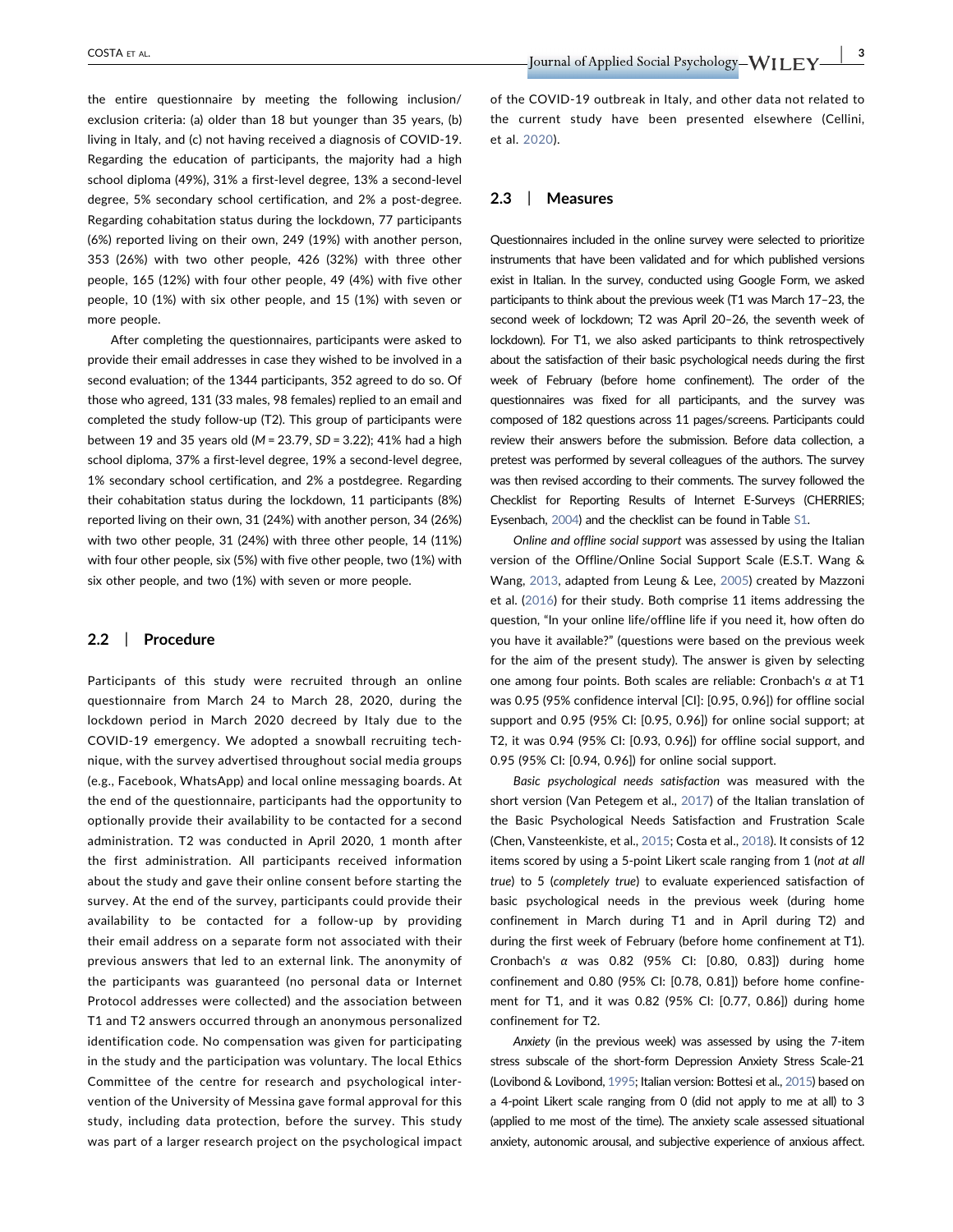Cronbach's alpha was 0.81 (95% CI: [0.79, 0.82]) for T1 and 0.83 (95% CI [0.78, 0.87]) for T2.

## 2.4 | Data analysis

To examine the confounding role of background variables, we conducted a multivariate analysis of covariance with gender as a fixed factor; age, education level, and cohabitation status (number of people living with the individual) as covariates; and all study variables as criteria variables (online support, offline support, total need satisfaction, and anxiety). A repeated measure analysis of variance (ANOVA) was conducted to verify the difference in the criteria variables between the time periods (before home confinement vs. during home confinement). Power analysis was conducted with G\*Power suggesting a minimum sample of 34 participants for a repeated‐measures ANOVA (2 time points and one group) considering a medium effect size (0.3), a two-tailed test with  $\alpha$  = 0.05, and a power level of 0.8. The lavaan package (Rosseel, 2012) of the open‐ source software R (R Development Core Team, 2013) was used to compute the model and estimate parameters. Regarding the cross‐ sectional design, the pattern of associations specified by the proposed model was analyzed with path analysis by using a single observed score for each variable examined in the model. Standardized parameters were estimated by using the maximum likelihood method (Satorra & Bentler, 1988). To evaluate the overall goodness of fit of the model, we considered the  $R^2$  of each dependent variable and the total variance explained by the model (total coefficient of determination [TCD]; Canale et al., 2019; Jöreskog & Sörbom, 1996). The bootstrapping approach with 5000 bootstrap replication samples was used to evaluate total, direct, and indirect effects and to address for minor violations of data normality. Power analysis conducted with G\*Power suggested a minimum sample of 95 participants for linear multiple regressions with seven predictors considering a medium effect size (0.15), a two-tailed test with  $\alpha$  = 0.05 and a power level of 0.8. Finally, with the data of T2, we conducted a cross‐lagged path analysis with the observed variables. Included in the model were all the autoregressive paths (in which each observed variable at T1 predicted itself at T2) and the reciprocal cross‐lagged paths between predictors (online and offline support) and mediator (need satisfaction) and between mediator (need satisfaction) and outcome (anxiety). Furthermore, covariances between all study variables at T1 and between all study variables at T2 were modeled to control for shared variance. Power analysis conducted with G\*Power suggested a minimum sample of 109 participants for linear multiple regressions with eight predictors considering a medium effect size (0.15), a two-tailed test with  $\alpha$  = 0.05, and a power level of 0.8.

## 3 | RESULTS

#### 3.1 | Descriptive and preliminary analyses

Mean, standard deviation, minimum value, maximum value, skewness, kurtosis, and bivariate correlations (Table 1) were calculated in a preliminary analysis to understand the frequencies and associations between the variables (online support, offline support, total need satisfaction, and anxiety). Online support, offline support, and total need satisfaction had levels of skewness and kurtosis within the range of  $\pm 1$ , while anxiety within the range of  $\pm 3$ . Concerning the check for collinearity, the magnitude of the correlation coefficients was relatively modest, ranging from −0.35 to 0.46. Correlation analyses showed that the associations between online support, offline support, and need satisfaction were all positive and statistically significant, whereas the associations of these variables with anxiety were all negative and statistically significant, except for the association between online support and anxiety, which was not significant. Results of the multivariate analysis of covariance (MANCOVA) showed that there were overall multivariate effects for all background variables: age, Wilks's  $\lambda$  = 0.97, F(5, 1335) = 7.02,  $p < .001$ , np<sup>2</sup> = 0.03; educational level, Wilks's  $\lambda$  = 0.98, F(5, 1335) = 6.50,  $p < .001$ ,  $np^2 = 0.02$ ; gender, Wilks's  $\lambda = 0.94$ , F(5, 1335) = 15.76,  $p < .001$ ,  $np^2 = 0.06$ ; and cohabitation status, Wilks's  $\lambda$  = 0.99, F(5, 1335) = 4.18, p = .001, np<sup>2</sup> = 0.02. For this reason, their effects were controlled in the models with participants at T1, but are not reported for clarity.

An examination of the differences between participants at T1 who did not participate in the study at T2 and those who completed both T1 and T2 showed no differences for most of the background and study variables. The exceptions were education level, as

TABLE 1 Descriptive and correlational analyses.

|                                              | Min   | Max   | M     | <b>SD</b> | Skew    | <b>Kurt</b> | 1         | 2         | з         | 4          |
|----------------------------------------------|-------|-------|-------|-----------|---------|-------------|-----------|-----------|-----------|------------|
| 1. Offline support during home confinement   | 11.00 | 44.00 | 29.38 | 9.17      | $-0.16$ | $-0.90$     |           |           |           |            |
| 2. Online support during home confinement    | 11.00 | 44.00 | 33.07 | 8.42      | $-0.37$ | $-0.79$     | $0.28**$  |           |           |            |
| 3. Need satisfaction before home confinement | 12.00 | 60.00 | 43.49 | 7.64      | $-0.32$ | 0.09        | $0.18***$ | $0.21***$ |           |            |
| 4. Need satisfaction during home confinement | 13.00 | 60.00 | 42.03 | 7.74      | $-0.33$ | 0.03        | $0.32**$  | $0.18**$  | $0.46***$ |            |
| 5. Anxiety during home confinement           | 0.00  | 20.00 | 3.08  | 3.49      | 1.58    | 2.51        | $-0.08**$ | $-0.01$   | $-0.18**$ | $-0.35***$ |

Note: N = 1344.

 $*^{*}p < .01$ .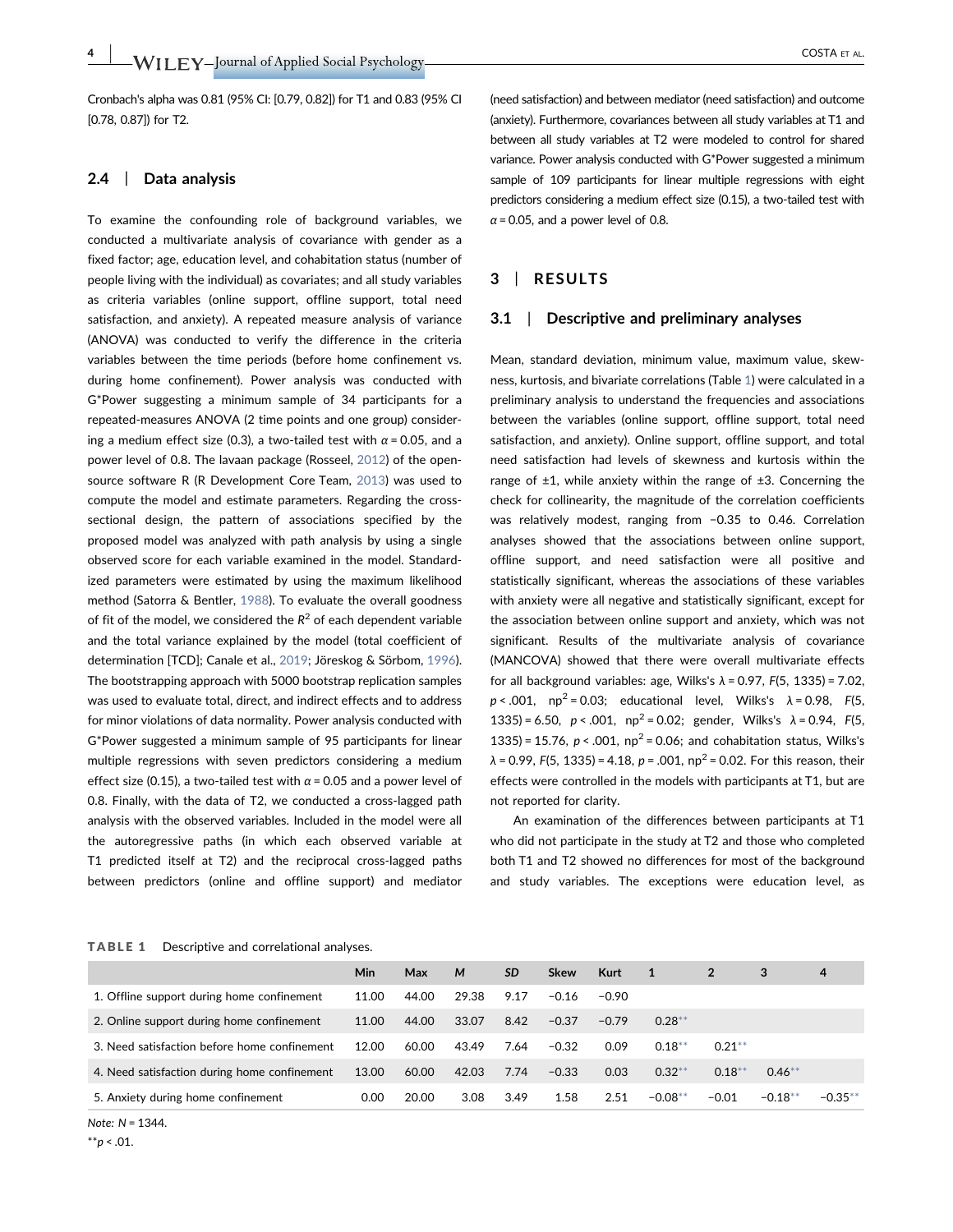participants who completed only T1 reported a lower education level than did those who also completed T2 ( $z = 3.28$ ,  $p = .01$ ), and offline support variables, as participants who completed only T1 reported a higher level than did those who also completed T2,  $t(1342) = 2.31$ ,  $p = .02$ . In the follow-up sample, the mean, SD, minimum value, maximum value, skewness, kurtosis, and bivariate correlations were calculated in a preliminary analysis to understand the frequencies and associations between the variables (online support, offline support, total need satisfaction, and anxiety) at both T1 and T2 (Table 2).

#### 3.2 | Repeated measures ANOVA

Results of the repeated measures ANOVA with all participants at T1 showed a significant reduction in need satisfaction,  $F(1, 1343) =$ 44.85,  $p < .001$ , np<sup>2</sup> = 0.03, from the memory of the period before home confinement ( $M = 43.49$ ,  $SD = 7.64$ ) to the perception of the period during home confinement ( $M = 42.03$ ,  $SD = 7.73$ ).

The results of several repeated measures ANOVAs (Table 3) in the group of subjects who participated in the follow‐up showed a significant reduction in need satisfaction,  $F(2, 260) = 24.17$ ,  $p < .001$ ,  $np^2$  = 0.16, from the memory of the period before home confinement to the perception of the period during home confinement at T1  $(p = .005)$ , and from the memory of the period before home confinement to the perception of the period during home confinement at T2 ( $p < .001$ ). Furthermore, there was a significant reduction in need satisfaction from the perception of the period during home confinement at T1 to the perception of the period during home confinement at T2 ( $p < .001$ ). There was no statistical difference for the other study variables. All means over time are displayed in Table 3.

## 3.3 | Path analysis

Estimation of the cross‐sectional model with the entire sample (Figure 1) showed that the TCD was 0.10 (corresponding to a

TABLE 2 Descriptive and correlational analyses

correlation of  $r = 0.32$ , which is a medium effect size according to the traditional criteria of Cohen, 1988), and the squared multiple correlations indicated that a modest portion of the variance could be explained by the study variables (3% in offline support, 4% in online support, 14% in total need satisfaction, 14% in anxiety). Moreover, the examination of direct effects (Table 4) showed that both online support and offline support were positively related to total need satisfaction, which, in turn, was negatively related to anxiety. Neither offline nor online social support was associated with symptoms of anxiety. Examination of the indirect effects of offline and online social support on anxiety (Table 4) showed that all associations with total need satisfaction were significant.

#### 3.4 | Cross‐lagged path analysis

Results of the cross‐lagged path analysis (Figure 2) showed that the TCD was 0.90 (corresponding to a correlation of  $r = 0.95$ , which is a large effect size according to the traditional criteria of Cohen, 1988), and the squared multiple correlations indicated that a modest portion of the variance could be explained by the study variables (56% in offline support at T2, 52% in online support at T2, 34% in total need satisfaction at T2, 36% in anxiety at T2). Examination of the cross‐ lagged paths showed that need satisfaction at T1 predicted a reduction in anxiety at T2. Furthermore, a marginally significant cross-lagged path ( $p = .052$ ) was shown with online support at T1 that predicted increases in need satisfaction at T2. Finally, the examination of the autoregressive paths showed significant stability of all observed variables.

## 4 | DISCUSSION

COVID‐19 pandemic had a strong impact on mental health across the globe and psychological consequences are being extensively observed in the general population and in specific groups that could be particularly at risk (Biviá‐Roig et al., 2020; Commodari & La

|                         | <b>Min</b> | Max   | M     | <b>SD</b> | <b>Skew</b> | <b>Kurt</b> | $\blacktriangle$ 1 | $\overline{2}$ | 3          | 4         | 5               | 6    | 7         |
|-------------------------|------------|-------|-------|-----------|-------------|-------------|--------------------|----------------|------------|-----------|-----------------|------|-----------|
| 1. Offline support-T1   | 11.00      | 44.00 | 27.63 | 10.10     | 0.11        | $-1.08$     |                    |                |            |           |                 |      |           |
| 2. Online support-T1    | 11.00      | 44.00 | 32.53 | 8.88      | $-0.44$     | $-0.70$     | $0.30**$           |                |            |           |                 |      |           |
| 3. Need satisfaction-T1 | 20.00      | 57.00 | 42.13 | 7.79      | $-0.38$     | $-0.13$     | $0.26***$          | $0.23***$      |            |           |                 |      |           |
| 4. Anxiety-T1           | 0.00       | 16.00 | 2.95  | 3.31      | 1.50        | 1.95        | 0.12               | 0.11           | $-0.16$    |           |                 |      |           |
| 5. Offline support-T2   | 11.00      | 44.00 | 27.53 | 9.34      | $-0.09$     | $-0.93$     | $0.75***$          | $0.24***$      | $0.28**$   | 0.07      |                 |      |           |
| 6. Online support-T2    | 11.00      | 44.00 | 32.87 | 8.26      | $-0.40$     | $-0.45$     | $0.27**$           | $0.72***$      | $0.22*$    | 0.11      | $0.40**$        |      |           |
| 7. Need satisfaction-T2 | 16.00      | 57.00 | 39.47 | 8.09      | $-0.28$     | $-0.12$     | 0.17               | $0.24***$      | $0.56***$  | $-0.17$   | $0.26***$ 0.19* |      |           |
| 8. Anxiety-T2           | 0.00       | 15.00 | 2.95  | 3.54      | 1.42        | 1.48        | 0.01               | 0.06           | $-0.31***$ | $0.56***$ | $-0.02$         | 0.08 | $-0.44**$ |

Note: N = 131.

 $*_{p}$  < .05;  $*_{p}$  < .01.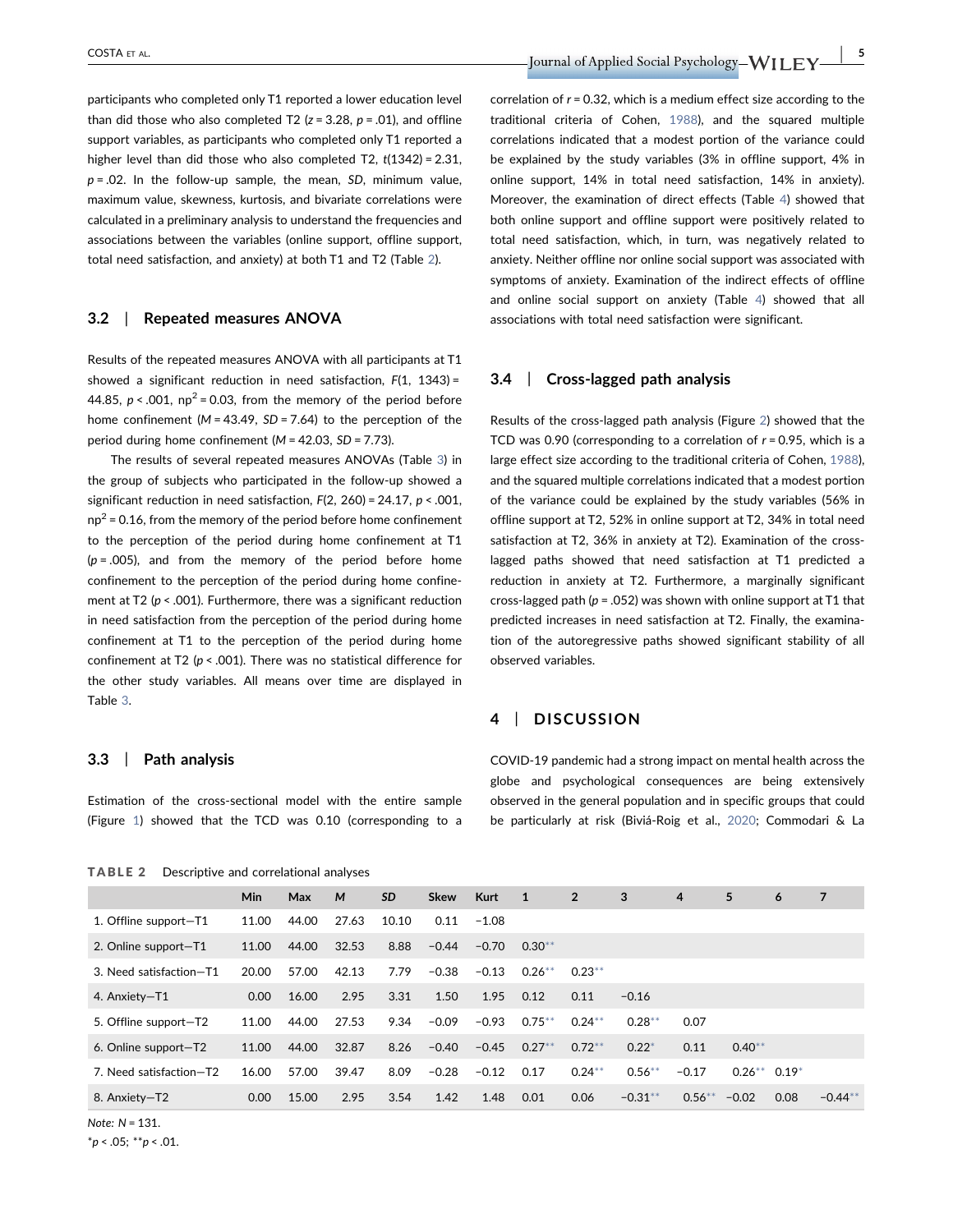$\mathsf{WIEY}\text{-}$  Journal of Applied Social Psychology $\text{\textcolor{red}{\text{---}}}\qquad\qquad \text{\textcolor{red}{\text{---}}}\qquad\qquad \text{\textcolor{red}{\text{---}}}\qquad\qquad \text{\textcolor{red}{\text{---}}}\qquad\qquad \text{\textcolor{red}{\text{---}}}\qquad\qquad \text{\textcolor{red}{\text{---}}}\qquad\qquad \text{\textcolor{red}{\text{---}}}\qquad\qquad \text{\textcolor{red}{\text{---}}}\qquad\qquad \text{\textcolor{red}{\text{---}}}\qquad\q$ 

|                            | Before home confinement T1 |                          | During home confinement T1 |           | During home confinement T2 |           |                   |       |                  |        |
|----------------------------|----------------------------|--------------------------|----------------------------|-----------|----------------------------|-----------|-------------------|-------|------------------|--------|
|                            | M                          | <b>SD</b>                | м                          | <b>SD</b> | M                          | <b>SD</b> |                   | df    | $\boldsymbol{p}$ | $np^2$ |
| 1. Offline support         |                            |                          | 27.63                      | 10.10     | 27.53                      | 9.34      | 0.02              | 1.130 | .88              | 0.00   |
| 2. Online support          | $\overline{\phantom{a}}$   | $\overline{\phantom{0}}$ | 32.53                      | 8.88      | 32.87                      | 8.26      | 0.37              | 1.130 | .54              | 0.00   |
| 3. Need satisfaction 44.71 |                            | 7.71                     | 42.13                      | 7.79      | 39.47                      | 8.09      | 24.17             | 2.260 | 0.16             |        |
| 4. Anxiety                 | $\overline{\phantom{a}}$   | $\overline{\phantom{0}}$ | 2.95                       | 3.31      | 2.95                       | 3.35      | 0.00 <sub>1</sub> | 1.130 | .98              | 0.00   |

TABLE 3 Differences in the Study Variables across Time



FIGURE 1 Graphical representation of the structural model (N = 1344). \*\*\*  $p < .001$ 

TABLE 4 Total, direct, and indirect paths of the models

|                                                                          | b       | $\boldsymbol{p}$ | CI low                  | CI high | B       |
|--------------------------------------------------------------------------|---------|------------------|-------------------------|---------|---------|
| Direct effect                                                            |         |                  |                         |         |         |
| Offline support $\rightarrow$ Need<br>satisfaction                       |         | $0.26 \le 01$    | 0.21                    | 0.30    | 0.30    |
| Online support $\rightarrow$ Need<br>satisfaction                        | 0.11    | $-.01$           | 0.06                    | 0.16    | 0.12    |
| Need<br>satisfaction $\rightarrow$ Anxiety                               |         |                  | $-0.16 \le 01 - 0.19$   | $-0.13$ | $-0.35$ |
| Offline support $\rightarrow$ Anxiety                                    | 0.01    | .79              | $-0.02$                 | 0.03    | 0.01    |
| Online support $\rightarrow$ Anxiety                                     | 0.02    |                  | $.17 - 0.01$            | 0.04    | 0.04    |
| Indirect effect                                                          |         |                  |                         |         |         |
| Offline support $\rightarrow$ Need<br>satisfaction $\rightarrow$ Anxiety |         |                  | $-0.04 \le 0.01 - 0.05$ | $-0.03$ | $-0.11$ |
| Online support $\rightarrow$ Need<br>satisfaction $\rightarrow$ Anxiety  |         |                  | $-0.02 \le 01 - 0.03$   | $-0.01$ | $-0.04$ |
| <b>Total effect</b>                                                      |         |                  |                         |         |         |
| Offline support $\rightarrow$ Anxiety                                    |         |                  | $-0.04$ <.01 $-0.06$    | $-0.01$ | $-0.10$ |
| Online support $\rightarrow$ Anxiety                                     | $-0.01$ |                  | $.96 - 0.03$            | 0.03    | $-0.01$ |

Note: Paths from background variables are not reported for clarity. Abbreviations: CI low, lower level of the confidence interval at 95%; CI high, higher level of the confidence interval at 95%.

Rosa, 2020; X. Liu et al., 2021). This study provides relevant findings, in line with the well‐established SDT (Ryan & Deci, 2017), about the essential role of basic psychological needs for psychological well‐ being in times of uncertainty (Vermote et al., 2021). The reduction in need satisfaction after the lockdown in Italy could presumably be due to a decreased opportunity to choose activities, to be physically connected to others, and to feel effective at university or work and confirm the higher level of need frustration in the academic context during the distance learning period than before the COVID‐19 pandemic (Müller et al., 2021). Furthermore, the implementation of the home confinement restrictions exposed the population to the beginning of a health crisis, creating concern and uncertainty that could decrease the perception of need satisfaction (Vermote et al., 2021). The results of this study confirm the line of research that has shown that financial insecurity (Weinstein & Stone, 2018), low public safety (Chen, Van Assche, et al., 2015), high state‐level income inequality, and low household income (Di Domenico & Fournier, 2014) could undermine basic psychological needs becoming need-thwarting conditions. Most of the previous studies (Costa, Sireno, et al., 2019; Garn et al., 2019; Jang et al., 2019) generally focused on the role of the proximal contextual condition in need satisfaction (e.g., parents, teachers, coaches), but recent studies have started to also focus on more distal factors, such as political environments, cultural norms, and economic systems (Ryan & Deci, 2017; Ryan et al., 2017).

Furthermore, the lockdown had an invasive effect in daily life affecting well‐being, mostly manifesting in terms of anxiety symptoms (Petzold et al., 2020; Salari et al., 2020; Xiong, et al., 2020). In our study, there were no significant changes in the mean DASS‐21 anxiety score between T1 (the second week of lockdown) and T2 (the seventh week of lockdown), and this finding, although unexpected, is consistent with the results of a recent longitudinal study on the mental health of the general population during the COVID‐19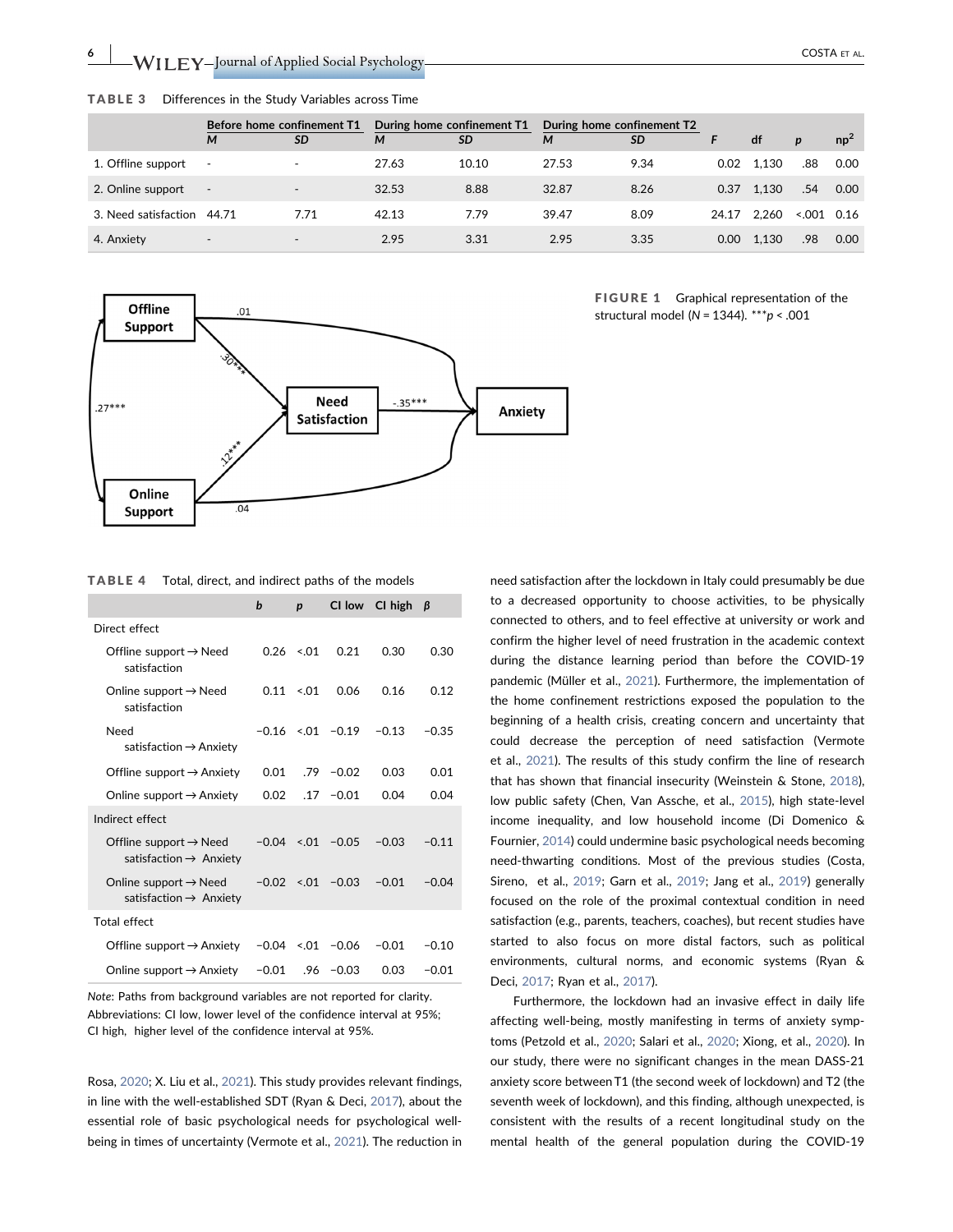FIGURE 2 Graphical representation of the cross-lagged path analysis ( $N = 131$ ) \*\*\* $p < .001$ ; \*\*p < .01;  $\frac{1}{7}p$  < .10



epidemic in China (C. Wang et al., 2020) and in a 2‐month follow‐up study in Italy (Roma et al., 2020). It is possible that anxiety levels remained stable after having spiked following the lockdown and the spread of the virus in Italy. The reduction in the levels of need satisfaction between T1 and T2 could have in fact contributed to the maintenance of high levels of anxiety in the participants, without leading to a further worsening. In addition, technology-mediated behaviors (e.g., social media use, watching TV series) could help people to self‐regulate their (negative) emotions and to relieve stress and anxiety (Cauberghe et al., 2020; Dixit et al., 2020), which, in turn, can explain the stable levels of anxiety between the two surveys.

Moreover, the validation of the SDT model during social distancing measures against COVID‐19 confirms that basic psychological needs maintain their functional role in reducing anxiety independently from home confinement. This result also extends to extreme conditions, such as the lockdown during a pandemic; the findings show the unique role of need satisfaction in influencing well‐ being in a hostile environment. Previous studies indeed showed that need satisfaction predicts psychological well‐being and reduced ill‐ being in situations characterized by low public safety, socioeconomically deprivation, reduced freedom, and extreme vulnerability (Chen, Van Assche, et al., 2015; van der Kaap‐Deeder et al., 2017; Weinstein et al., 2016), suggesting that, beyond objective conditions of life, the perception of need satisfaction is fundamental to personal adjustment. Also, results of the cross‐lagged path analysis provide important longitudinal confirmation of the results shown with the cross‐sectional model at T1, supporting the temporal suggestion of the role of frustration of basic psychological needs in promoting anxiety during the lockdown, as well as providing evidence that frustration of needs could have long-term effects. The negative association between the experience of need satisfaction at T1 and anxiety level at T2, in addition to the absence of differences in anxiety between T1 and T2, seems to suggest that the worsening of need satisfaction between T1 and T2 could lead to the chronicity of anxiety levels, becoming almost a stable trait during the lockdown. From a practical perspective, these results suggest the necessity to provide the opportunity and resources for people to find need satisfying experiences especially during stressful circumstances and in times of uncertainty (Vermote et al., 2021).

Furthermore, the model showed that both offline and online social support could foster need satisfaction and that need satisfaction mediates the association between off(on)line social support and anxiety. These findings endorse the universal importance of supporting psychological needs and confirm the important protective effects of both offline and online support even in complex situations (e.g., social isolation as a consequence of the lockdown), suggesting that those who do not have access to offline support may use digital contexts such as social media to search for much-needed support. The results of this study confirm that even in hostile conditions, it is necessary to find adequate social support that could promote the need for satisfaction and allow to reduce anxiety and malaise in general. In fact, van der Kaap‐Deeder et al. (2017) have shown that even when there are extremely limited conditions of freedom, such as prison, providing small opportunities for choice leads to significant changes in individual well‐being. Similarly, these results may suggest that although during the first period of lockdown most people reported being less satisfied with their needs for autonomy, competence, and relatedness, the fact of being able to take advantage of alternative or reduced forms of support can still help to reduce anxiety through need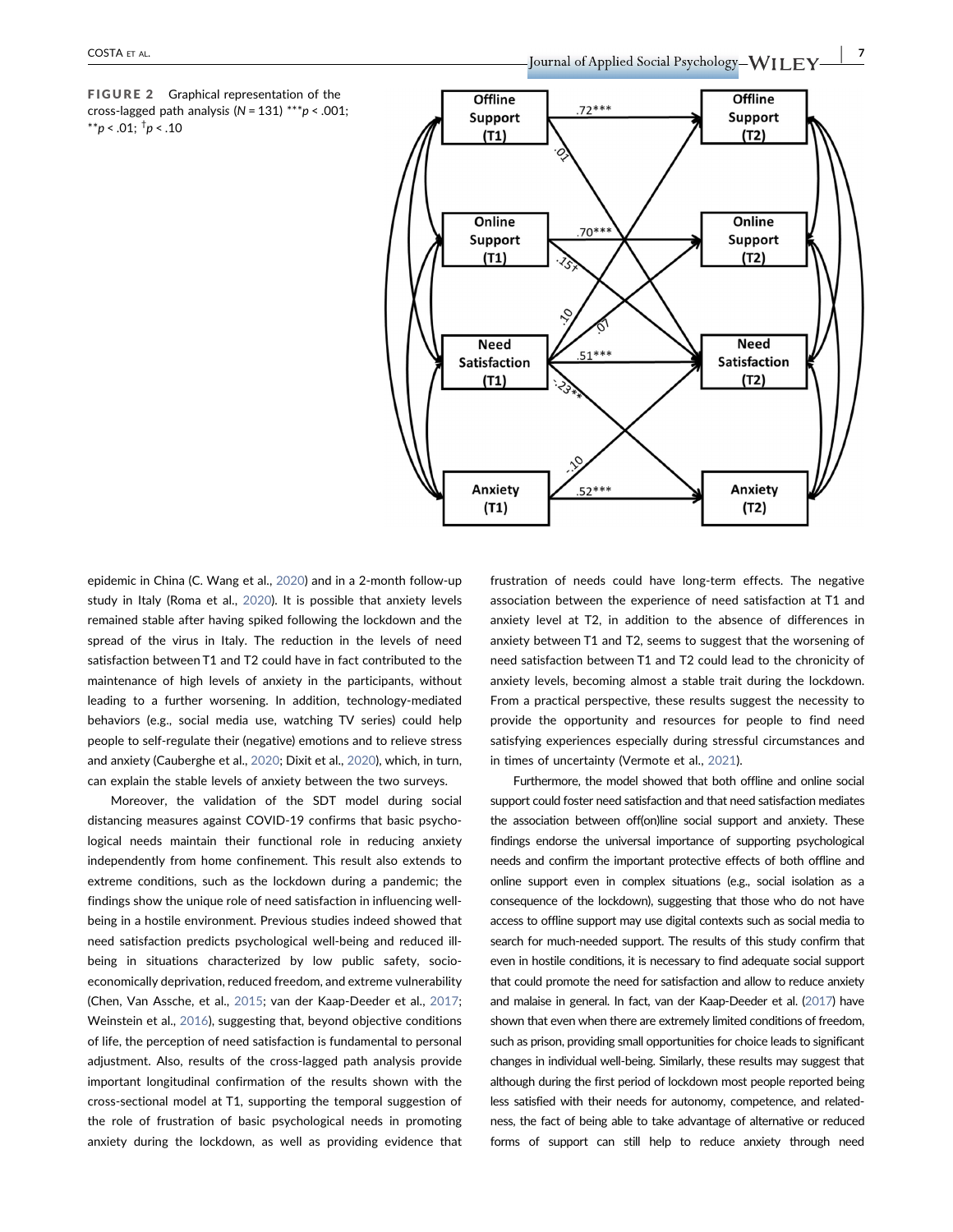$\rm WILEY$ –Journal of Applied Social Psychology $\rm WILEY$ –Journal of Applied Social Psychology $\rm WILEY$ –Journal of Applied Social Psychology $\rm WIEY$ 

satisfaction. For this reason, governmental policy should promote the activation of support services for people who do not have proximal support for their psychological needs during emergency situations and positive digital interactions might serve as a useful tool to achieve this goal.

Overall, despite the interesting findings of this study, several limitations need to be taken into account. First, the study sample was homogeneous and could be biased as a result of a self‐selective process. Future studies from other hostile environments are needed to deepen the generalizability of these findings. A second consideration is the exclusive use of self‐reports that could inflate the correlations because of the common method of measure. Furthermore, because we were not able to check for numerous relevant variables, and considering that people's lockdown experience and perceptions were diversified from a personal, professional, and relational point of view, there is a risk that we did not capture the whole spectrum of the condition. A future qualitative and systematic review is needed to try to integrate these findings into a broader framework. Moreover, in this study, the negative effect of the first lockdown was examined only in terms of internalizing distress; however, the psychological impact of the COVID‐19 lockdown could be also observed in problematic addictive behaviors (Higuchi et al., 2020; La Rosa et al., 2021; Rodriguez et al., 2020) that might be the maladaptive compensatory patterns to face against the experiences of need frustration (Vansteenkiste & Ryan, 2013). Future studies in hostile conditions should explore the protective role of social support in the onset of the varied types of negative functioning and vulnerabilities that can develop in response to need frustration. Finally, considering the strong media impact and the invasiveness of the COVID pandemic in everyday life, it is possible that some perceptions have been overemphasized and that perceptions have been inflated by processes of suggestion and emotional dragging. Future meta-analyses should further investigate the results of this study by comparing them with results in other contexts, situations, and conditions.

Overall, despite the limitations of this study, it provides an extension of a well-validated theory in a new at-risk condition that underlines how psychological proximity can be maintained despite social distancing. This study also highlights that although the lockdown is a necessary measure to counter an epidemic, policymakers must intervene adequately not only to support the economic and welfare needs of citizens but also to promote the satisfaction of basic psychological needs. Finally, these findings provide some practical implications regarding the opportunity to conduct interventions aimed at supporting basic psychological needs as a protective factor even in the most hostile contexts and environments. This would allow society to always be ready to face any challenge that the future has in store.

#### AUTHOR CONTRIBUTIONS

All authors developed the study concept, contributed to the study design, data collection, data analysis, interpreted the data, drafted the manuscript, and approved the final version for submission.

#### ACKNOWLEDGMENTS

The present work was carried out within the scope of the research program "Dipartimenti di Eccellenza" from MIUR to the Department of General Psychology. The work presented was carried out within the scope of the research program "Social and psychological benefits with the support of communication technologies" (Coronavirus research, fundraising support by the University of Padua). This study is supported by the University of Padova under the STARS Grants program to N.C.

#### CONFLICTS OF INTEREST

The authors declare no conflicts of interest.

#### ORCID

Sebastiano Costa D http://orcid.org/0000-0002-2392-6039

#### REFERENCES

- APA. (2020). Keeping Your Distance to Stay Safe. Retrieved March 27, 2020, from https://www.apa.org/practice/programs/dmhi/resea rch-information/social-distancing
- Cellini, N., Canale, N., Mioni, G., & Costa, S. (2020). Changes in sleep pattern, sense of time and digital media use during COVID‐19 lockdown in Italy. Journal of Sleep Research, 29(4), e13074.
- Banerjee, D. (2020). The COVID‐19 outbreak: Crucial role the psychiatrists can play. Asian Journal of Psychiatry, 50, 102014. https://doi.org/10.1016/j.ajp.2020.102014
- Biviá‐Roig, G., La Rosa, V. L., Gómez‐Tébar, M., Serrano‐Raya, L., Amer‐ Cuenca, J. J., Caruso, S., & Lisón, J. F. (2020). Analysis of the impact of the confinement resulting from COVID‐19 on the lifestyle and psychological wellbeing of Spanish pregnant women: An Internet‐ based cross‐sectional survey. International Journal of Environmental Research and Public Health, 17(16), 5933. https://doi.org/10.3390/ ijerph17165933
- Bottesi, G., Ghisi, M., Altoè, G., Conforti, E., Melli, G., & Sica, C. (2015). The Italian version of the Depression Anxiety Stress Scales‐21: Factor structure and psychometric properties on community and clinical samples. Comprehensive Psychiatry, 60, 170-181. https://doi.org/10. 1016/j.comppsych.2015.04.005
- Brooks, S. K., Webster, R. K., Smith, L. E., Woodland, L., Wessely, S., Greenberg, N., & Rubin, G. J. (2020). The psychological impact of quarantine and how to reduce it: Rapid review of the evidence. Lancet, 395, 912–920. https://doi.org/10.1016/S0140-6736(20)30460-8
- Canale, N., Marino, C., Griffiths, M. D., Scacchi, L., Monaci, M. G., & Vieno, A. (2019). The association between problematic online gaming and perceived stress: The moderating effect of psychological resilience. Journal of Behavioral Addictions, 8(1), 174–180. https://doi.org/10.1556/2006.8.2019.01
- Cauberghe, V., Van Wesenbeeck, I., De Jans, S., Hudders, L., & Ponnet, K. (2020). How adolescents use social media to cope with feelings of loneliness and anxiety during COVID‐19 lockdown. Cyberpsychology, Behavior and Social Networking. https://doi.org/10.1089/cyber. 2020.0478
- Chen, B., Van Assche, J., Vansteenkiste, M., Soenens, B., & Beyers, W. (2015). Does psychological need satisfaction matter when environmental or financial safety are at risk? Journal of Happiness Studies, 16(3), 745–766. https://doi.org/10.1007/s10902-014- 9532-5
- Chen, B., Vansteenkiste, M., Beyers, W., Boone, L., Deci, E. L., Van der Kaap‐Deeder, J., Duriez, B., Lens, W., Matos, L., Mouratidis, A., Ryan, R. M., Sheldon, K. M., Soenens, B.,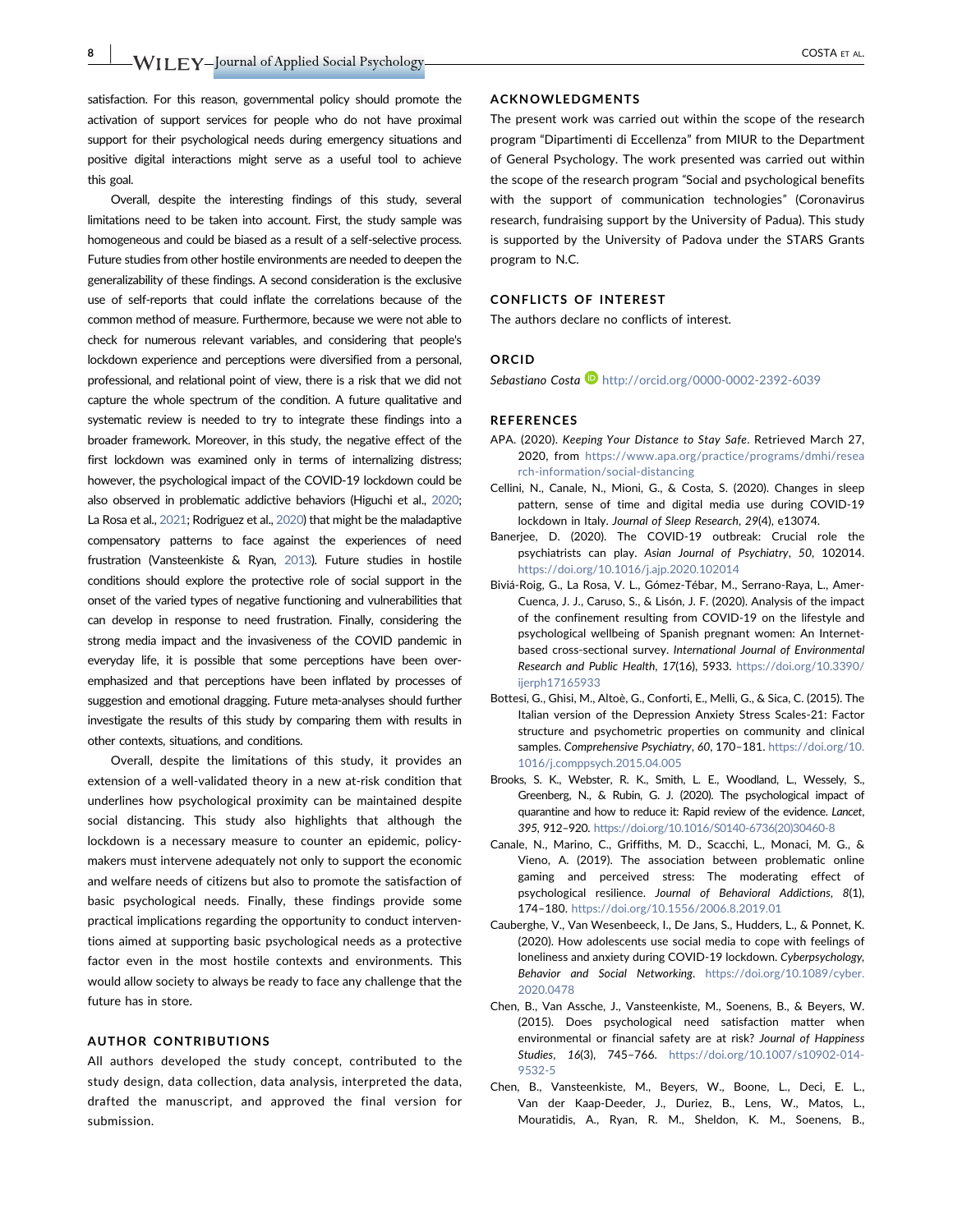Van Petegem, S., & Verstuyf, J. (2015). Basic psychological need satisfaction, need frustration, and need strength across four cultures. Motivation and Emotion, 39(2), 216–236. https://doi.org/ 10.1007/s11031-014-9450-1

- Cho, H., Hussain, R. S. B., & Kang, H. K. (2020). The role of social support and its influence on exercise participation: The perspective of self‐ determination theory and the theory of planned behavior. The Social Science Journal, 1–15. https://doi.org/10.1080/03623319.2020. 1756176
- Cohen, J. (1988). Statistical power analysis for the social sciences (2nd ed.). Lawrence Erlbaum Associates.
- Commodari, E., & La Rosa, V. L. (2020). Adolescents in quarantine during COVID‐19 pandemic in Italy: Perceived health risk, beliefs, psychological experiences and expectations for the future. Frontiers in Psychology, 11, 2480. https://doi.org/10.3389/fpsyg. 2020.559951
- Cordeiro, P., Paixão, P., Lens, W., Lacante, M., & Sheldon, K. (2016). Factor structure and dimensionality of the balanced measure of psychological needs among Portuguese high school students. Relations to well-being and ill-being. Learning and Individual Differences, 47, 51–60. https://doi.org/10.1016/j.lindif.2015.12.010
- Costa, S., Gugliandolo, M. C., Barberis, N., Cuzzocrea, F., & Liga, F. (2019). Antecedents and consequences of parental psychological control and autonomy support: The role of psychological basic needs. Journal of Social and Personal Relationships, 36(4), 1168–1189. https://doi.org/10.1177/0265407518756778
- Costa, S., Ingoglia, S., Inguglia, C., Liga, F., Lo Coco, A., & Larcan, R. (2018). Psychometric evaluation of the basic psychological need satisfaction and frustration scale (BPNSFS) in Italy. Measurement and Evaluation in Counseling and Development, 51(3), 193–206. https://doi.org/10. 1080/07481756.2017.1347021
- Costa, S., Sireno, S., Larcan, R., & Cuzzocrea, F. (2019). The six dimensions of parenting and adolescent psychological adjustment: The mediating role of psychological needs. Scandinavian Journal of Psychology, 60(2), 128–137. https://doi.org/10.1111/sjop.12507
- Dixit, A., Marthoenis, M., Arafat, S., Sharma, P., & Kar, S. K. (2020). Binge watching behavior during COVID 19 pandemic: A cross-sectional, cross‐national online survey. Psychiatry Research, 289, 113089. https://doi.org/10.1016/j.psychres.2020.113089
- Di Domenico, S. I., & Fournier, M. A. (2014). Socioeconomic status, income inequality, and health complaints: A basic psychological needs perspective. Social Indicators Research, 119(3), 1679–1697. https://doi.org/10.1007/s11205-013-0572-8
- European Centre for Disease Prevention and Control. (2020). Considerations relating to social distancing measures in response to COVID‐19—second update. ECDC.
- Eysenbach, G. (2004). Improving the quality of Web surveys: The Checklist for Reporting Results of Internet E‐Surveys (CHERRIES). Journal of Medical Internet Research, 6(3), e132. https://doi.org/10. 2196/jmir.6.3.e34
- Garn, A. C., Morin, A. J., & Lonsdale, C. (2019). Basic psychological need satisfaction toward learning: A longitudinal test of mediation using bifactor exploratory structural equation modeling. Journal of Educational Psychology, 111(2), 354–372. https://doi.org/10.1037/ edu0000283
- Guilaran, J., de Terte, I., Kaniasty, K., & Stephens, C. (2018). Psychological outcomes in disaster responders: A systematic review and meta‐ analysis on the effect of social support. International Journal of Disaster Risk Science, 9(3), 344–358. https://doi.org/10.1007/ s13753-018-0184-7
- Higuchi, S., Mihara, S., Kitayuguchi, T., Miyakoshi, H., Ooi, M., Maezono, M., Nishimura, K., & Matsuzaki, T. (2020). Prolonged use of internet and gaming among treatment seekers arising out of social restrictions related to COVID‐19 pandemic. Psychiatry and Clinical

COSTA ET AL. | 9

Neurosciences, 74(11), 607–608. https://doi.org/10.1111/pcn. 13127

- Jang, H. R., Reeve, J., Cheon, S. H., & Song, Y. G. (2019). Dual processes to explain longitudinal gains in physical education students' prosocial and antisocial behavior: Need satisfaction from autonomy support and need frustration from interpersonal control. Sport, Exercise, and Performance Psychology. https://doi.org/10.1037/spy0000168
- Jöreskog, K. G., & Sörbom, D. (1996). LISREL 8: User's reference guide. Scientific Software International.
- van der Kaap‐Deeder, J., Audenaert, E., Vandevelde, S., Soenens, B., Van Mastrigt, S., Mabbe, E., & Vansteenkiste, M. (2017). Choosing when choices are limited: The role of perceived afforded choice and autonomy in prisoners' well‐being. Law and Human Behavior, 41(6), 567–578. https://doi.org/10.1080/07481756.2017.1347021
- Leung, L., & Lee, P. S. (2005). Multiple determinants of life quality: The roles of Internet activities, use of new media, social support, and leisure activities. Telematics and Informatics, 22(3), 161–180. https:// doi.org/10.1016/j.tele.2004.04.003
- Li, J., Deng, M., Wang, X., & Tang, Y. (2018). Teachers' and parents' autonomy support and psychological control perceived in junior‐ high school: Extending the dual-process model of self-determination theory. Learning and Individual Differences, 68, 20–29. https://doi. org/10.1016/j.lindif.2018.09.005
- Liu, X., Zhu, M., Zhang, R., Zhang, J., Zhang, C., Liu, P., Feng, Z., & Chen, Z. (2021). Public mental health problems during COVID‐19 pandemic: A large‐scale meta‐analysis of the evidence. Translational Psychiatry, 11(1), 1–10. https://doi.org/10.1038/s41398-021-01501-9
- Liu, Y., Raza, J., Zhang, J., Zhu, N., & Gul, H. (2020). Linking autonomy support and health at work: The self-determination theory perspective. Current Psychology, 1–13. https://doi.org/10.1007/ s12144-020-00884-0
- Lovibond, P. F., & Lovibond, S. H. (1995). The structure of negative emotional states: Comparison of the Depression Anxiety Stress Scales (DASS) with the Beck Depression and Anxiety Inventories. Behaviour Research and Therapy, 33(3), 335–343. https://doi.org/10. 1016/0005-7967(94)00075-U
- Mallia, L., Lucidi, F., Zelli, A., Chirico, A., & Hagger, M. S. (2019). Predicting moral attitudes and antisocial behavior in young team sport athletes: A self‐determination theory perspective. Journal of Applied Social Psychology, 49(4), 249–263. https://doi.org/10.1111/jasp.12581
- Mazzoni, E., Baiocco, L., Cannata, D., & Dimas, I. (2016). Is internet the cherry on top or a crutch? Offline social support as moderator of the outcomes of online social support on Problematic Internet Use. Computers in Human Behavior, 56, 369–374. https://doi.org/10. 1016/j.chb.2015.11.032
- Müller, F. H., Thomas, A. E., Carmignola, M., Dittrich, A. K., Eckes, A., Großmann, N., Martinek, D., Wilde, M., & Bieg, S. (2021). University students' basic psychological needs, motivation, and vitality before and during COVID‐19: A self‐determination theory approach. Frontiers in Psychology, 12, 775804. https://doi.org/10.3389/fpsyg. 2021.775804
- Özmete, E., & Pak, M. (2020). The relationship between anxiety levels and perceived social support during the pandemic of COVID‐19 in Turkey. Social Work in Public Health, 35(7), 603–616. https://doi.org/ 10.1080/19371918.2020.1808144
- Van Petegem, S., Zimmer‐Gembeck, M. J., Soenens, B., Vansteenkiste, M., Brenning, K., Mabbe, E., Vanhalst, J., & Zimmermann, G. (2017). Does general parenting context modify adolescents' appraisals and coping with a situation of parental regulation? The case of autonomy‐supportive parenting. Journal of child and family studies, 26(9), 2623–2639. https://doi.org/10.1007/s10826-017-0758-9
- Petzold, M. B., Bendau, A., Plag, J., Pyrkosch, L., Mascarell Maricic, L., Betzler, F., Rogoll, J., Große, J., & Ströhle, A. (2020). Risk, resilience, psychological distress, and anxiety at the beginning of the